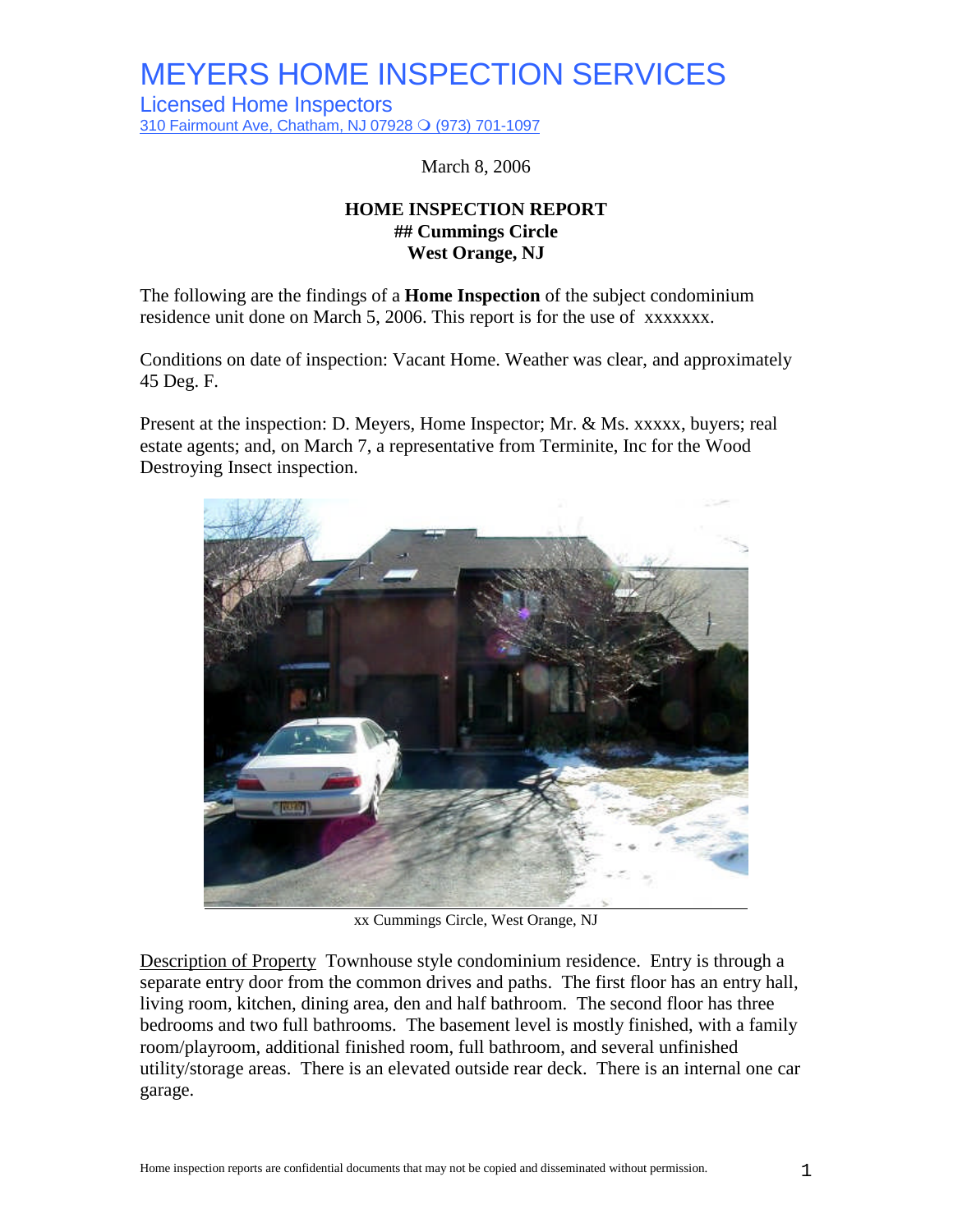Licensed Home Inspectors 310 Fairmount Ave, Chatham, NJ 07928 O (973) 701-1097

Type and Condition of Exterior Facades The exterior of the building is covered in vertical wood siding. Trim is wood. Exterior facades are a common area of the condominium, and a complete inspection of these are not included in the inspection. **Wood trim at a corner on the front of the building is loose, possibly from vehicle impact. Roof edge trim boards are warped and weathered in several sections on the front and right side of the upper section of the roof.**



**Damaged wood trim**

**Recommendations:**

- **Advise the condominium association to have the warped/weathered roof edge trim board repaired or replaced as necessary.**
- **Advise the condominium association to determine responsibility for the damaged corner wood trim in the front, and have damaged wood repaired or replaced.**

Windows and Doors Windows are modern double glazed casement type units. A representative number of windows (at least one per room) were tested by partially opening and then closing the windows. All windows were visually examined. Windows were in mostly functional condition on the date of inspection, **with the exception of several windows with loose crank knobs, some windows in need of internal frame repainting, and a window in a second floor bedroom with a loose exterior trim strip.**

*Note: Window guards are not present on any windows. It is possible for persons, particularly children, to easily fall through this type of modern window, with the potential for serious injury. Window guards may or may not be required by the local municipality, however it is our policy to always recommend the installation of window guards on this type of window above the first floor if children are to be present.*

Skylights are present on the home, on both the upper and lower levels of the home. Skylights on the upper level of the home appeared to be in functional condition. No signs of leakage around the upper level skylights were seen on the date of inspection.

**Skylights on the lower level over the living room have significant staining and/or fogging. This may be caused by a combination of internal fogging between the skylight window panes, exterior staining from weathering, and internal staining.**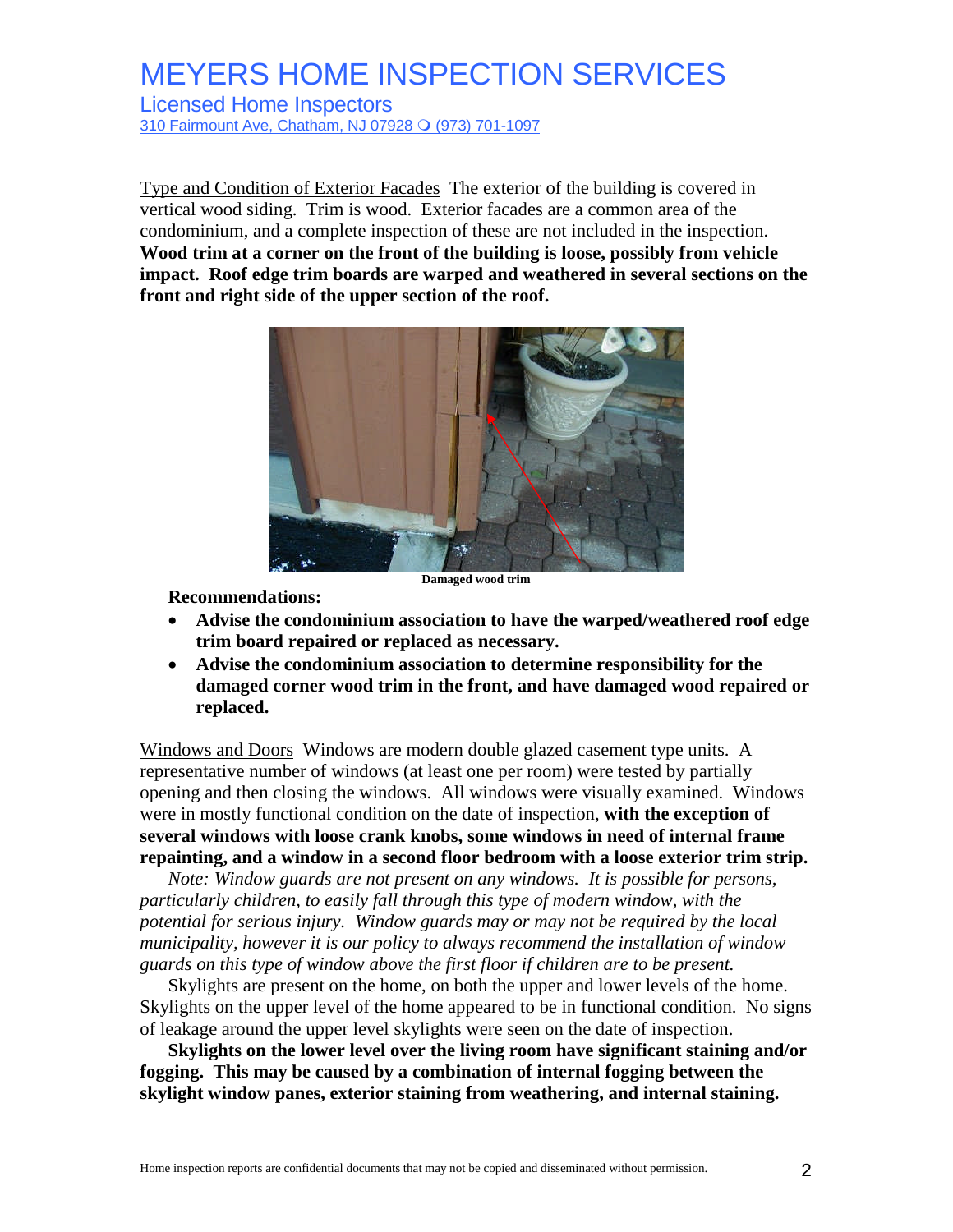Licensed Home Inspectors 310 Fairmount Ave, Chatham, NJ 07928 O (973) 701-1097

**Although no signs of leakage around the skylight into the living space were found on the date of inspection, some leakage into the skylight glass itself may be occurring. In addition, it may not be possible to completely remove any exterior staining and/or internal fogging of these skylights.**



**Badly stained skylight**

Interior doors are wood, in functional condition.

The unit entry doors are clad wood and sliding glass, in functional condition. **Recommendations:**

- **Consider having window guards installed on all windows above the first floor level to guard against falling hazards.**
- **Have loose crank knobs tightened, have any windows with peeling interior paint re-painted, and have the loose trim strip repaired.**
- **Have the stained lower level skylights cleaned to the extent possible on both the exterior and interior. If cleaning does not result in a satisfactory appearance, skylight replacement may be necessary to achieve acceptably clear skylights.**

Type & Condition of Foundation Walls & Structural Supports The building is built mostly over a full basement. The foundation walls are concrete block, in functional condition where visible. Intermediate structural support is provided by concrete filled tubular steel columns, in functional condition where visible.

The foundation and structural supports are a common area of the multi-unit condominium building, and as such a complete inspection and evaluation is not within the scope of this home inspection.

*Note: Finish materials and stored items in the basement significantly limited access to the foundation walls, and our findings are limited by this.*

Type and Condition of Structural Framing Structural floor framing is dimensional lumber floor joists and a wood main beam. Structural wall framing is dimensional lumber. Structural roof framing is dimensional lumber. Roof sheathing is plywood. Only limited sections of structural floor and wall framing are visible. Structural roof framing is visible within the attic crawlspace. All areas of visible structural framing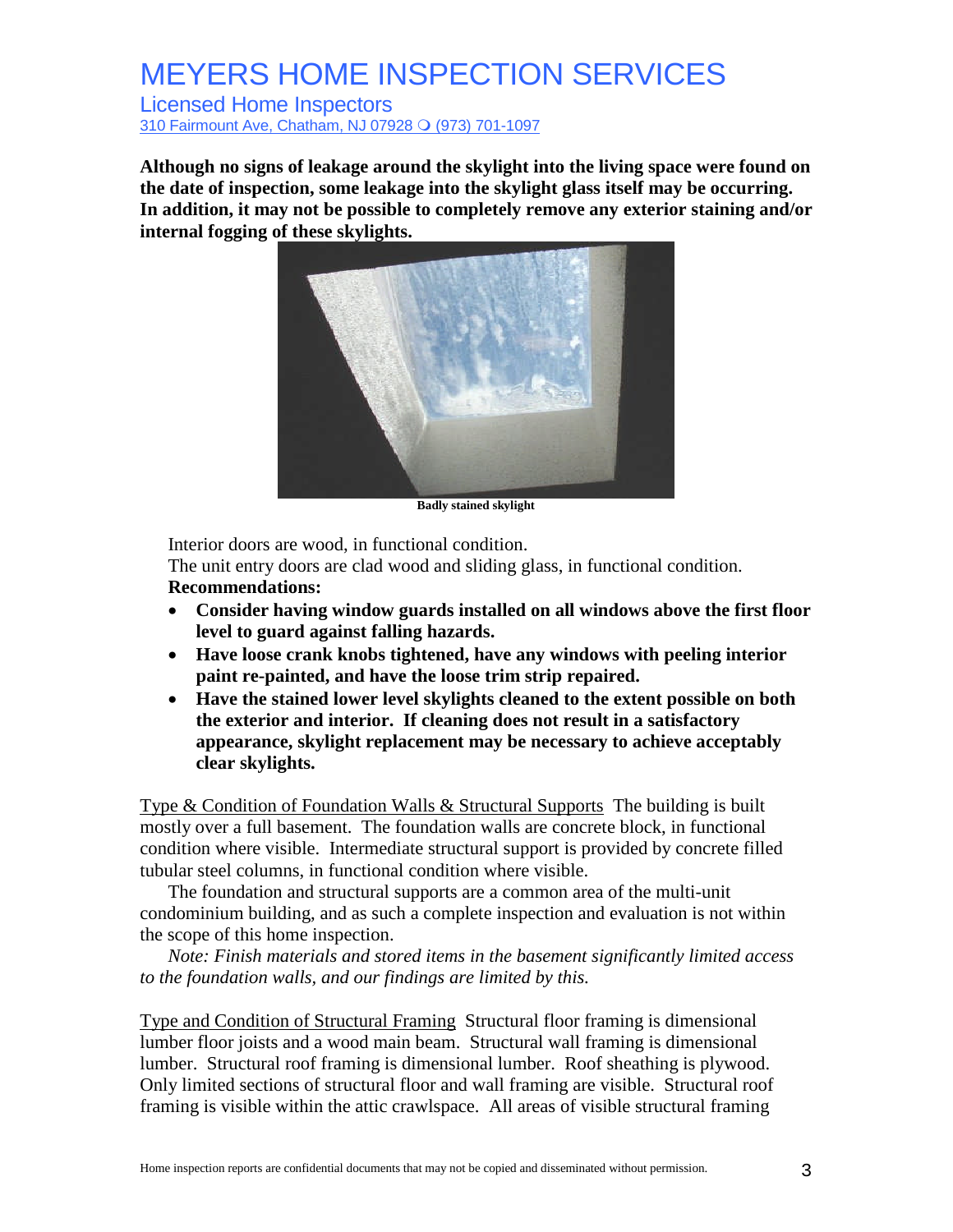Licensed Home Inspectors

310 Fairmount Ave, Chatham, NJ 07928 O (973) 701-1097

appeared to be in functional condition. The structural framing is a common area of the multi-unit condominium building, and as such, a complete inspection and evaluation is not within of the scope of this home inspection.

Floors and walls were adequately stiff, level and plumb.

*Note: Finish materials in the basement and upper floors significantly limited access to the structural framing, and our findings are limited by this*.

Wood Destroying Insects We do not inspect for wood destroying insect infestation, however as a convenience and as a matter of expedience, an inspection for the presence of wood destroying insects has been ordered by us for this property. The official results of this wood destroying insect inspection will be sent to you under separate cover by the provider of this service, Terminite, Inc, Tel: 908-353-6938.

Recommendations:

 Carefully review the separate wood destroying insect report from Terminite, Inc. and be guided by the recommendations therein.

Exterior Soil Grading and Drainage No unusual drainage conditions were found in proximity to the home. Soil grading around the building was at appropriate levels. Soil grading and maintenance of exterior drainage is the responsibility of the condominium association.

Roof Drainage System The roof drainage system is a common element of the building. Proper maintenance of the roof drainage system by the condominium association can help minimize the possibility that heavy rains will cause flooding or other water damage to siding, roofing and windows.

Roof The roof, flashing, and penetrations were only partially visible from the exterior. The roof is a common area of the condominium, and as such a complete evaluation is not within of the scope of this inspection. Visible exterior shingles appeared to be in functional condition on the date of inspection. No visual evidence of roof leakage into the condominium residence was observed to be present on the date of inspection.

*Note:* Our roof evaluation normally consists of an inspection of the exterior surface covering, including an inspection of visible flashing details. A steeply pitched roof is usually inspected from the ground by use of binoculars. If safely accessible, a moderately pitched roof will be mounted and walked for close inspection. The underside of the roof decking is also closely inspected where accessible, and we use a professional moisture meter to evaluate stained areas that may be evidence of leakage. The interior finished surfaces of the home, especially ceilings and walls at the top or attic floor, are also inspected for evidence of leakage, and a moisture meter is used to evaluate suspect areas.

If we see evidence of roof leakage, we will say so in our report, and recommend that further evaluation and repair or roof replacement be done. Often we see stains on the underside of the roof deck or at ceilings that strongly suggest that the roof has leaked. Depending on the season of the year and recent weather, as well as recent painting or repair done by the owner, we may not be able to say if the roof is currently leaking. What we can say with certainty, is that all roofs eventually leak, and for older homes, parts of the roof system such as flashings in valleys or at the chimneys and plumbing vents may never have been replaced even if the roof surface has been re-covered. Consequently, our inspection report should not be taken as a guarantee that the roof will not leak, but simply as a report on the condition of the roof as we found it on the date of inspection.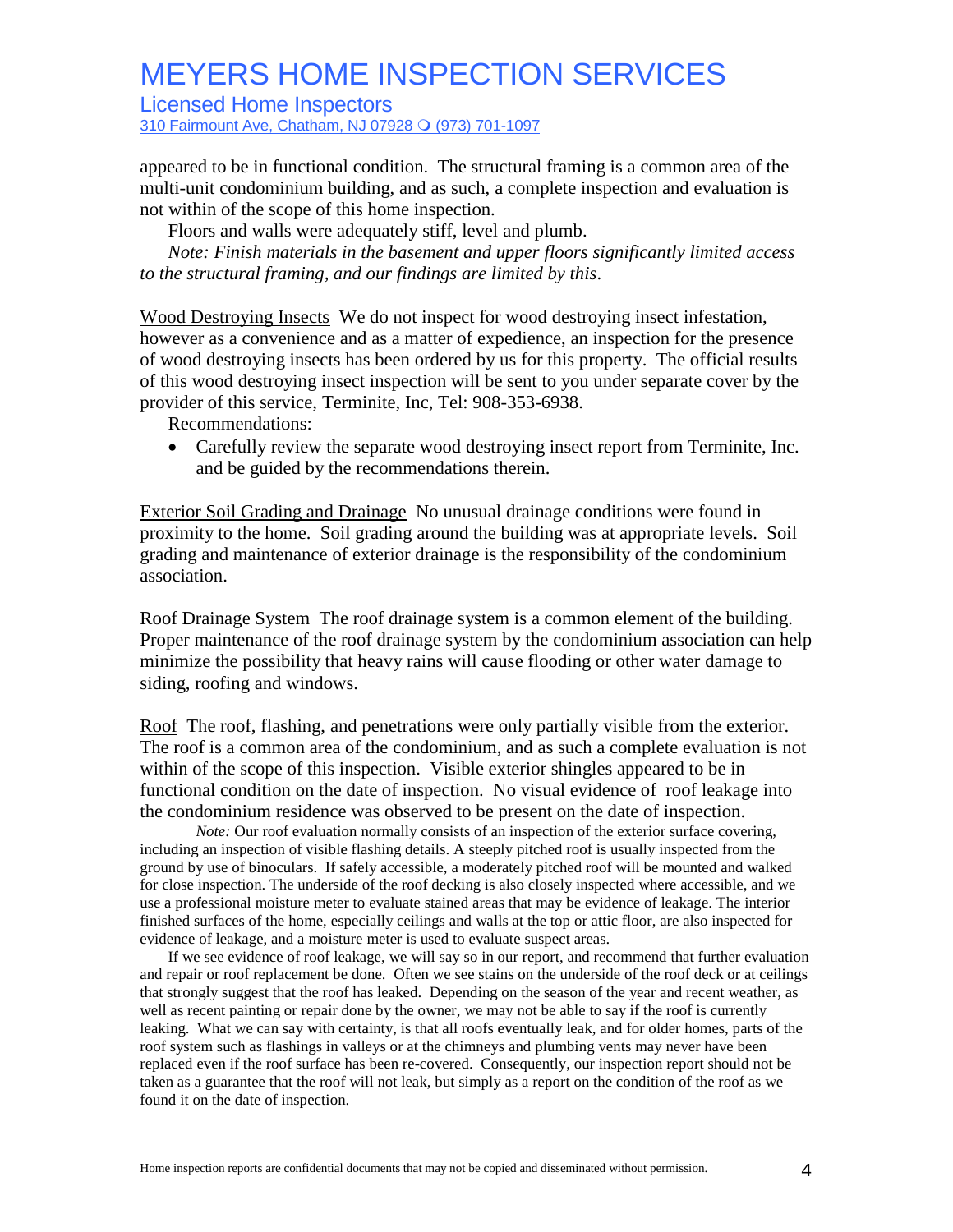Licensed Home Inspectors

310 Fairmount Ave, Chatham, NJ 07928 O (973) 701-1097

Driveway & Paths The driveway and common parking areas are asphalt, displaying some cracking and wear near the driveway entrance, but in functional condition. The path is a short section of pavers. **Pavers near the front entry steps have settled, possibly from water accumulation, and now have a depression. This could be a** falling hazard. These are common elements and the responsibility of the condominium association.

**Recommendations:**

 **Advise the condominium association to have the settled section of the pavers on the entry path re-set so that they are acceptably level.**

Deck There is a wood deck at the rear of the home off the first floor. This deck is elevated above the walkout area of the basement. **The deck surface and railing are worn, and the railing is very rough and splintered. One of the deck corner support posts is cracked. If this crack increases in size, the structural support strength of the deck could be compromised.**

**Recommendations:**

 **Advise the condominium association to have the cracked deck support post replaced and the splintered deck railing repaired or replaced.**

Patio None present.

Description & Condition of Entrances The individual front entry door and masonry entry area are in functional condition. There is a sliding glass door to the basement walkout area, in functional condition. There is an entry door from the garage to the first floor, in functional condition.

Condition of Masonry or Metal Chimneys Not applicable. These are common element of the building and not included in this home inspection.

Fireplace There is a wood burning fireplace present in the living room. The hearth area and flue damper are in functional condition.

**Significant deposits of creosote are present in the fireplace and lower sections of the chimney flue. This can cause chimney fires.**

#### **Recommendations:**

 **Have the fireplace and fireplace chimney flue cleaned by a chimney contractor.**

Electrical System Electrical service is by underground feed cable, 240/120 volts, 200 amperes capacity. This entrance service capacity is considered to be adequate for present usage of this home.

Electrical service equipment consists of a main circuit breaker panel, located in the basement. The panel was opened for inspection, and no visible defects were seen to be present within it.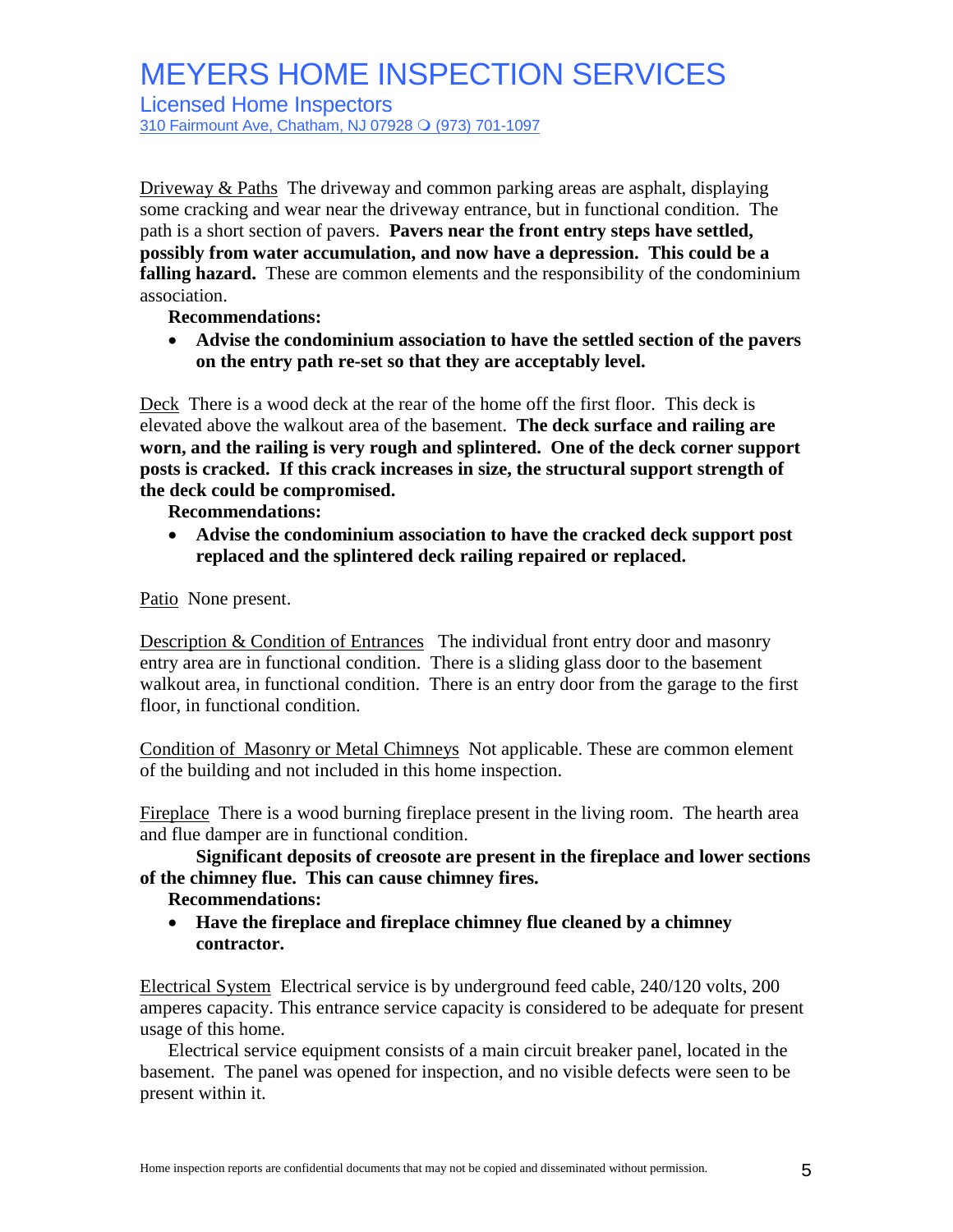Licensed Home Inspectors

310 Fairmount Ave, Chatham, NJ 07928 O (973) 701-1097

Grounding of the electrical system is to the metallic water main.

Visible branch circuit wiring is by predominantly by plastic sheathed cable (Romex). All 15 and 20 ampere branch circuit wiring appears to be copper.

Receptacles are grounded three pin units. A representative number of receptacles were tested, with no defects found.

GFCI electrical outlets are present in all wet areas of the kitchen and bathrooms. GFCI electrical outlets provide protection against electric shocks in wet areas.

Plumbing System The main water shutoff valve is located in the basement. The main water shutoff valve appeared to be in functional condition.

The visible water pipes within the home are copper tubing, in functional condition on the date of inspection.

Waste disposal appears to be a public system (sewer system).

The drain and vent pipes are PVC, and appeared to be in functional condition on the date of inspection.

Natural Gas Piping Visible rigid and flexible natural gas piping appeared to be in functional condition on the date of inspection.

Heating System This home is heated by two separate gas fired, forced air furnaces, supplying warm air to ducts in a two zone system. The furnaces are located in the basement utility room. When possible, operation of the system is done using normal controls, and this was done on the date of inspection.

When the thermostats were turned up, the furnaces activated, sending warm air to the supply registers. The furnaces were in functional condition on the date of inspection.

Furnace venting is by metal flue pipes to a metal chimney.

**The furnaces appear to be approximately 18 years old. Furnaces of this type typically have design lifetimes of 20 years, although maintenance is often required before this time period.**

**Recommendations:**

- **Change the furnace filters regularly, at least once in the Spring, and once in the Fall.**
- Inquire with the gas utility about "worry free" service programs to cover **minor maintenance and repairs on the furnaces.**
- **Budget for the need for replacement of the furnaces within the next five years.**

Heating Equipment Clearance & Make-Up Air Provision The heating systems are located in a basement utility room. Combustion makeup air is supplied by a metal grill installed in the door of the basement utility room. **Combustion makeup air may not be adequate. The two furnaces and gas fired hot water heater are all located in this room, and may require more ventilation. Inadequate combustion makeup air can cause inefficient and/or hazardous furnace operation.** Clearance to combustibles is currently adequate.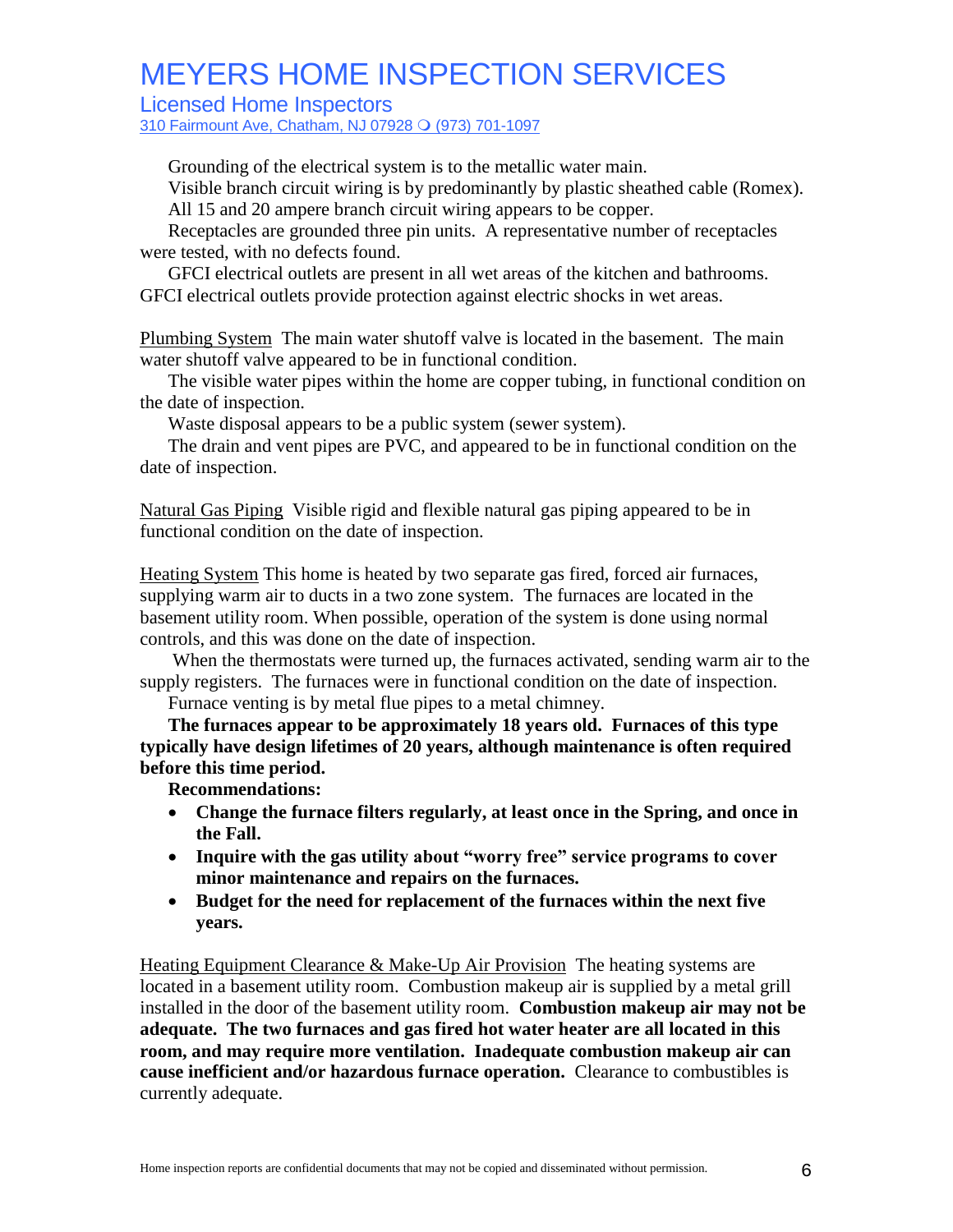Licensed Home Inspectors 310 Fairmount Ave, Chatham, NJ 07928 O (973) 701-1097

#### **Recommendations:**

- **Increase ventilation to the basement utility room where the furnaces are located by replacing the solid door to this room with a louvered door.**
- **Do not store combustible items or liquids near the furnaces.**

Central Air Conditioning There are two central AC systems, with air handlers integrated into the furnaces, and external compressors located on the outside of the home. The AC components appear to be approximately 18 years old. Typical exterior central AC compressor lifetimes are 12 to 15 years, however failure before this time is not uncommon for this type of equipment. The AC systems were not tested on the date of inspection, as the outside air temperature was too low. **The AC components are now past the end of their designed service life. Continued reliable operation cannot be assured.**

#### **Recommendations:**

- **Have the AC systems tested at the start of the next cooling season and serviced annually by a qualified technician.**
- Inquire with the local utility about a "worry free" service contract for the **central AC systems.**
- **Budget for replacement of the AC components.**
- **Consider replacing the AC components and heating systems together.**

Asbestos This inspection can not guarantee that asbestos materials, which have been commonly used for insulation and some finish material, are present or absent from this home. The amount of asbestos used in construction materials in newer homes has been significantly reduced as compared to homes built 20 or more years ago.

Fuel Oil Storage Not applicable to this condominium residence inspection.

Domestic Water Heater Hot water for washing is generated by a 50 gallon gas fired hot water heater located in the basement. The hot water heater appears to be approximately 8 years old. Typical service life for hot water heaters of this type is 8-10 years. The hot water heater was in functional condition on the date of inspection.

General Interior Condition Interior walls and ceilings within the living space are of drywall gypsum board, in generally acceptable condition, showing only minor cosmetic defects in most areas, **with the exception of flaking paint in the master bathroom on the second floor and some popped sheetrock nails along the stairway.**

#### **One set of window blinds has pulled out of the ceiling.**

Floors are of wood, carpet and tile, in functional condition.

#### **Recommendations:**

- **Have the master bathroom repainted and popped sheetrock nails along the stairs refinished.**
- **Have the window blinds re-mounted securely.**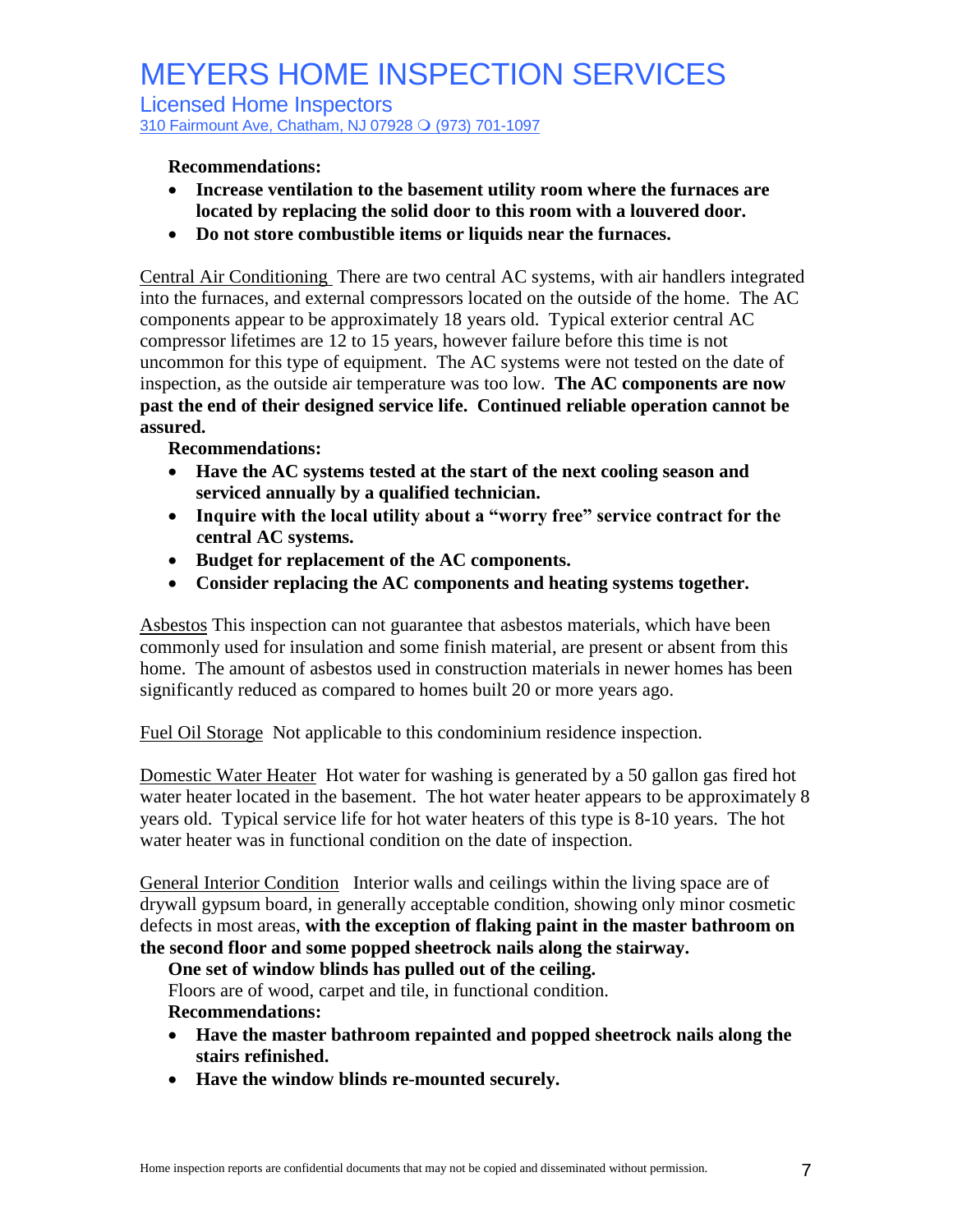Licensed Home Inspectors

310 Fairmount Ave, Chatham, NJ 07928 O (973) 701-1097

Kitchen The kitchen sink is in functional condition.

The gas stovetop and electric oven are in functional condition.

There is no garbage disposal.

Functional GFCI electrical outlets are present at the counter areas. GFCI electrical outlets protect against shocks in wet areas.

The dishwasher was in functional condition on the date of inspection.

Water pressure at the sink was adequate. Drainage at the sink was adequate.

Kitchen cabinets and countertops are in functional condition.

Laundry Room The washer and dryer are located in the laundry closet on the first floor. **The dryer vent hose is plastic, is very long, and runs through the basement ceiling. Plastic vent hoses can catch fire if clogged with lint. This vent hose may be difficult to replace due to the length and location of the hose.**

*Note: We do not inspect or operationally test laundry appliances during a home inspection due to the multiplicity of different cycles built in to these units and the large amount of time it takes to complete these cycles. We recommend that any laundry equipment that is to remain in the home be demonstrated to be in satisfactory operational condition before you close on this property.*

*Note: Laundry equipment installed in close proximity to finish materials can cause extensive damage to finish materials in living areas of the home should water leakage occur due to hose or equipment failure, and you should therefore turn off the water to the laundry equipment when it is not in use.*

#### **Recommendations:**

**Have the plastic dryer vent hose replaced with metallic vent hose.**

Bathrooms There is a full bathroom in the basement, with sink, toilet and stall shower with solid base, in functional condition.

There is a half bathroom on the first floor, with sink and toilet, in functional condition.

There are two full bathrooms on the second floor. The main bathroom has a sink, toilet and shower over tub, in functional condition.

The master bathroom has a sink, a toilet, a large tub (not a spa type tub), and a stall shower with solid base. All fixtures in the master bathroom are in functional condition, **with the exception of loose sink faucet knobs**.

**The exhaust fan in the main bathroom is loose on its mountings, and does not appear to be functional. There is no exhaust fan in the master bathroom. Although a window is present in the master bathroom, the lack of a fan may be contributing to flaking paint in this bathroom.**



**Loose, non-functional exhaust fan in main bathroom**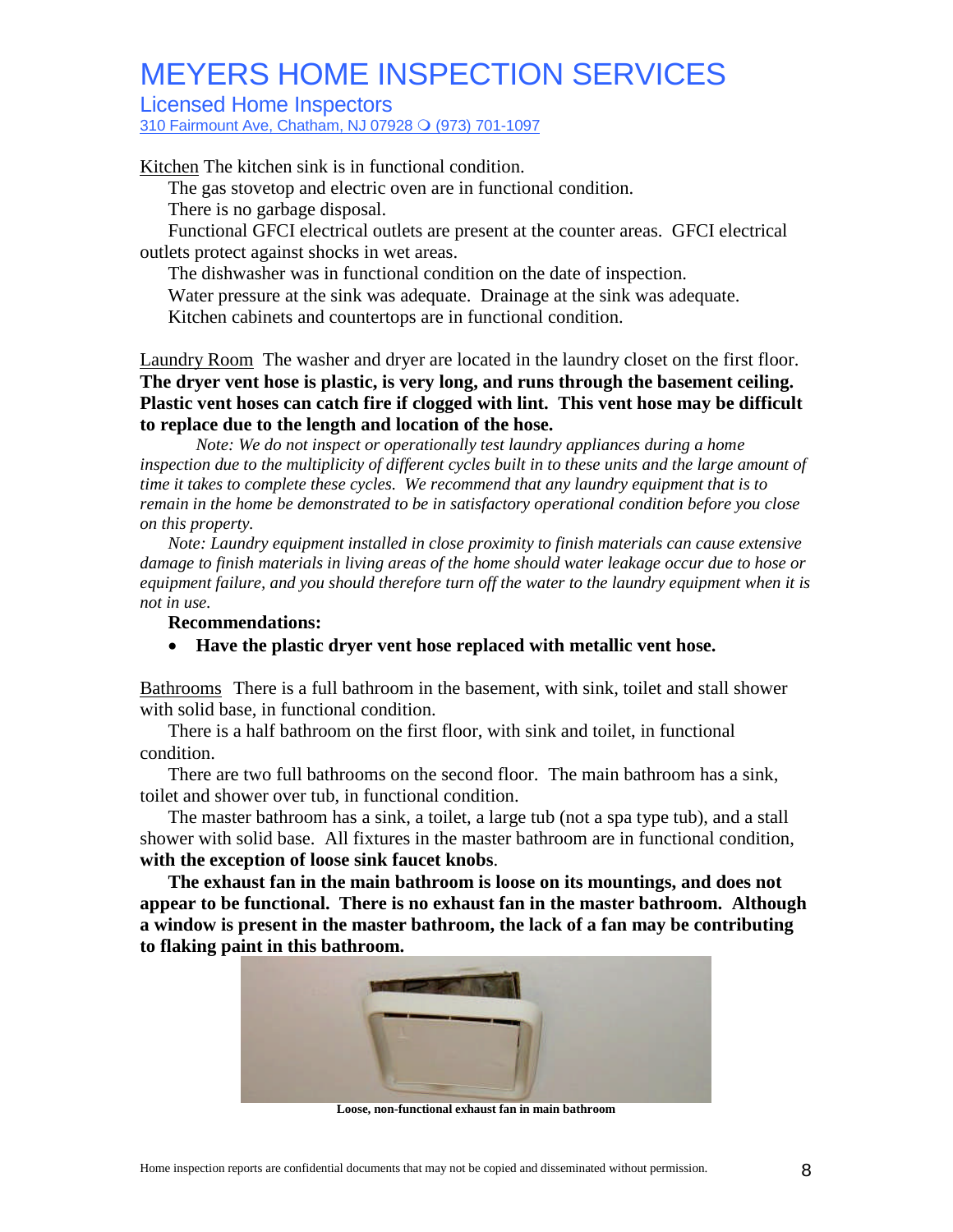Licensed Home Inspectors

310 Fairmount Ave, Chatham, NJ 07928 O (973) 701-1097

Water pressure and local drainage were adequate in all bathrooms.

Functional GFCI electrical outlets were present in all bathrooms. GFCI electrical outlets protect against shocks in wet areas.

#### **Recommendations:**

- **Have a plumber repair the loose sink faucet knobs in the master bathroom.**
- **Have the exhaust fan in the main bathroom on the second floor repaired or replaced.**
- **Consider installation of an exhaust fan in the master bathroom.**

Interior Stairs Interior stairs within the home are in functional condition.

Insulation Insulation is present in the attic floor, and appears to be correctly installed.

Basement The basement is mostly finished space, with some unfinished utility and storage areas. No signs of water entry or high moisture meter readings were found on the date of inspection.

No sump pump is present. A sump pit is present, which was dry on the date of inspection.

#### **Recommendations:**

- **See Roof Drainage section.**
- **Consider installation of a sump pump to reduce the possibility of water entry into the basement during severe weather conditions.**

*Please be aware that the lower level interior space is near or partially below grade level, and foundation walls and the floor slab floor in this home are not perfectly water proofed, and therefore the possibility of water entry with consequent damage to stored materials or current and future finish materials exists, especially during extreme weather conditions.*

Attic Space An unfinished, unfloored attic space is accessible from a ceiling hatch on the second floor. The attic space was viewed from a ladder at the hatch, but was not entered, as no flooring is present. Structural framing and roof sheathing was partially viewed, and no significant defects were seen.

*This attic space is not meant to be entered except for service. Insulation obscures many of the attic floor joists. A person could easily step between the joists, which could result in damage and injury.*

Garage There is a one car interior garage, with one power overhead door. The garage door and door hardware are in functional condition. **The garage door opener is obsolete, with no electric eye safety cutoff mechanism. Adults and children can and have been seriously injured by this older type of opener mechanism.**

#### **Recommendations:**

 **Replace the garage door opener lacking electric eye safety cutoff mechanism with a new garage door opener meeting current safety standards.**